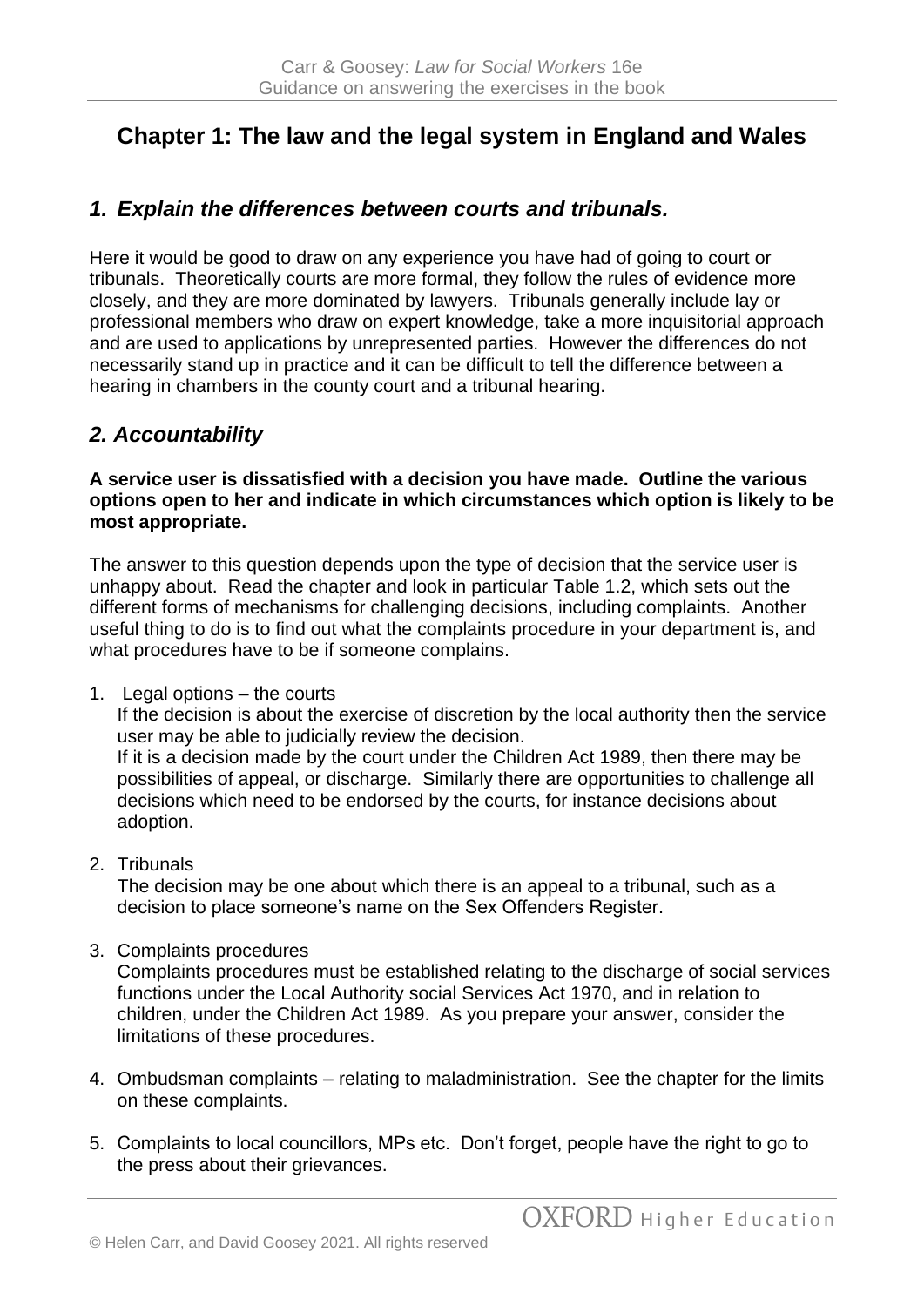- 6. Inquiries etc. note the variety and the scope of these inquiries.
- 7. Do not forget the Children's Commissioners for both England and Wales.

Finally remember that individual cases cannot be taken to regulators despite their role in monitoring the quality of services.

### *3. The Ombudsman*

#### **Find the local government ombudsman site on the web. What types of complaint are most common?**

Look at the annual report to find the answer.

### *4. Reading statutes*

**Find the Care Standards Act 2000 – on the web or find a paper copy. Now answer the following questions:**

(The web link to the Act is [http://www.legislation.gov.uk/ukpga/2000/14/contents\)](http://www.legislation.gov.uk/ukpga/2000/14/contents)

### **1. How many Parts are there to the Act?**

Nine Parts.

### **2. What is the title of Part IX and how many chapters does it have?**

GENERAL AND SUPPLEMENTAL; two chapters

#### **3. How many Schedules are there to the Act?**

There are six Schedules

#### **4. Find s. 11 of the Act. Does this impose criminal or civil liability on the person who fails to register?**

Criminal liability

#### **5. Find s. 16 of the Act. What is the legal status of regulations made under this section?**

The Secretary of State has a power to make regulations which are a form of secondary legislation.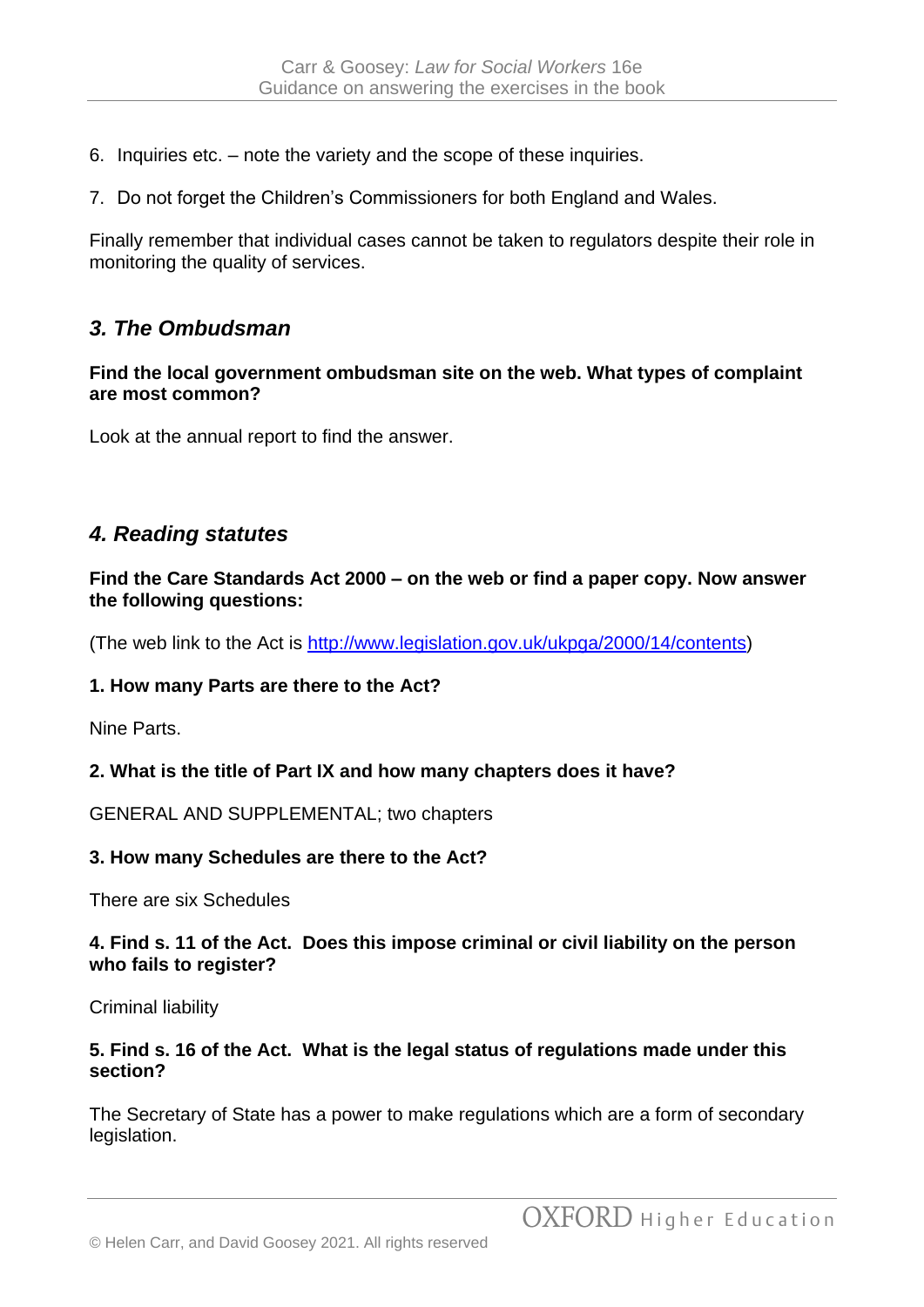#### **6. Look at s. 23. What powers does the minister have? What statutory duties are imposed upon him?**

Subsection 1 of s.23 gives the minister a power to publish statements of national minimum standards and subsection (2) gives a power to publish amended statements when appropriate to do so.

He/she has a duty to keep the statements of standards under review subsection (2) and to consult before issuing a statement or an amended statement - subsection (3)

The duties imposed in subsection (4) are not imposed upon the minister but upon the regulator

#### **7. What section of the Act deals with the title "social worker"? Write, in your own words, what it provides.**

Social workers are defined in s.55 of the Act. However use of the title social worker is dealt with in s.61.

Anyone who is not registered as a social worker who uses the title or suggests that s/he is registered intending deceive someone else commits a criminal offence.

### **8. How does the Act define "vulnerable adults"?**

Under s.80(6) "Vulnerable adult" means-

(a) an adult to whom accommodation and nursing or personal care are provided in a care home;

(b) an adult to whom personal care is provided in their own home under arrangements made by a domiciliary care agency; or

(c) an adult to whom prescribed services are provided by an independent hospital, independent clinic, independent medical agency or National Health Service body

### **9. Has s. 81 of the Act come into force?**

The answer to this is yes. It was brought into force on  $26<sup>th</sup>$  July 2004 by way of Statutory Instrument 2004/1757. But the real question is how do you find the answer? We searched on Lexis-Nexis, a commercial database which will find the section, and then set out the history of the section. It informs us when the section came into force (or, if that is the case, that it is not yet in force), and that there is no information about when it will come into force. Printed sources of the same information are Current Law Legislation Citator and 'Is it in force?' Government websites will sometimes set out similar information.

### **10. Is your version of the Act up to date? How do you know?**

Unless you have access to a subscription database, there is always a risk that material you find on the web has not been updated. Any printed copy is likely to be quickly out of date. You are therefore only able to use these sources if you already know the legislation has not been amended (but how can you know that?).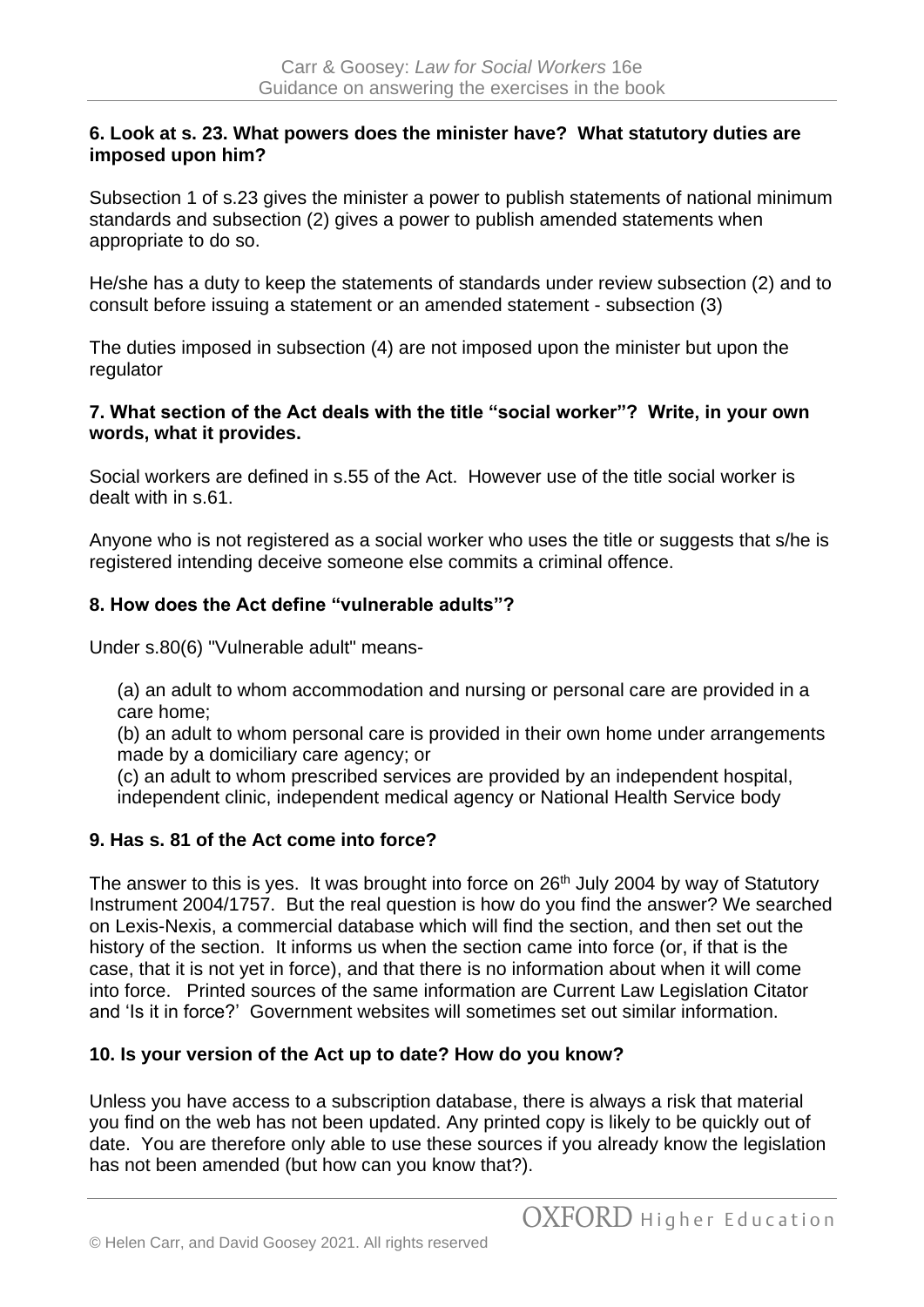Loose-leaf encyclopaedias of law are very useful if your library or workplace can afford them. Individual pages are replaced frequently (and there is a list of updates kept at the beginning, so you can check that subscriptions are still up to date). Otherwise, if you are working in a local authority or any large organisation, you can check with your legal department. They are paid to know.

## *5. Reading cases*

### **Find** *Gillick v West Norfolk and Wisbech* **[1986] AC 112 and answer the following questions:**

### **1. In which court was the case heard?**

The House of Lords

### **2. Name the judges**

Lord Frazer of Tullybelton, Lord Scarman, Lord Bridge of Harwich, Lord Brandon of Oakbrook, Lord Templeman

### **3. When was the case heard? On what date was the judgement handed down?**

June 24 – 27 1985, July 1 – 4, 1985, October 17th 1985 The judgement was handed down on 20th December 1985

### **4. Who were the parties to the case?**

Mrs Victoria Gillick was the respondent. West Norfolk and Wisbech Health Authority was the first appellant. The Department of Health and Social Security was the second appellant.

### **5. Set out briefly the legal history of the case**

The case originated in judicial review proceedings issued by Victoria Gillick against the DHSS and the health authority. The case was heard in the High Court by Woolf J who dismissed the claim. The case was then heard in the Court of Appeal which allowed Mrs Gillick's appeal. The House of Lords reversed the decision of the Court of Appeal

### **6. Is the case one of statutory interpretation, or is it about the common law?**

The case was about whether the guidance issued by the Health Authority was lawful under common law.

### **7. Was the decision of the court unanimous?**

It was a majority decision with Lord Brandon and Lord Templeman dissenting.